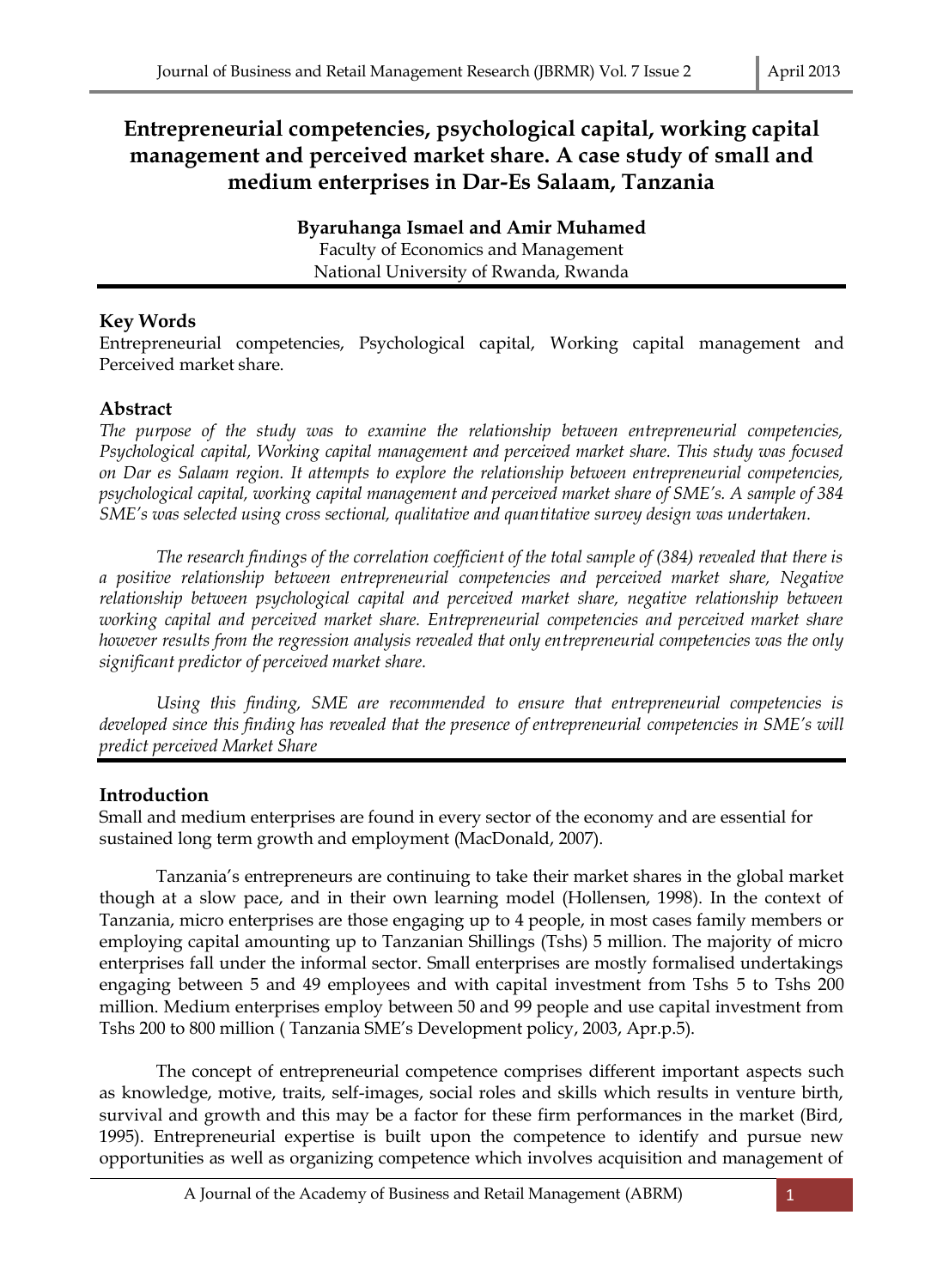necessary resources to realize the opportunity (Erikson, 2002). Research confirms the high importance of entrepreneurship education. It recognizes influences on the emergence of entrepreneurial intentions, as well as on the quality of entrepreneurship on the survival rate of new businesses and on their growth in the market share (Lans, 2008).

Working capital management helps small firms to increase their chances in the market share winning. This can be seen from the work of Kwame (2007) who acknowledged that, the existence of an efficient and effective working capital management makes a substantial difference between successful and less successful small and medium enterprises. Working capital management also assists small and medium enterprises to improve on financial performance. Working capital management reflects a firm's short-term financial performance (Garcia & Martinez, 2008). Small companies tend to focus on some areas of working capital management where they can expect to improve marginal returns (Howorth & Westhead, 2003).

Psychological capital helps small businesses to improve in terms of performances. Research has supported the synergistic and higher order factor of psychological capital and demonstrates that psychological capital is open to human resource development for the return of performance improvement and competitive advantage (Avey, 2007). Psychological capital predicts desired employee outcomes such as performance and job satisfaction better than the individual resources independently Luthans, Avolio (2007). Other research shows that positive psychological capital can make small enterprises to move forward and attain the market (Luthans, 2002).

When small retail trade businesses have no effective human resources, it will be difficult to develop and compete with others in the market. For example; small businesses in Dar-essalaam Tanzania fails to operate effectively due to poor management of working capital. (UDBS 2007, 2008), asserted that most of workers in small enterprises in Dar-es-salaam are not competent enough to manage the flow of cash which brings big problem on their market performance and their failure to compete and operate effectively. Hence, these firms are not able to be competitive in their market due to insufficient cash flow that could satisfy both short- term debts and other upcoming expenses. Due to incompetent workers and poor management of working capital, small and medium enterprises in Dar es Salaam are not able to win the market share.

There is a need for small traders to put in place various means of improving their business performances and effectiveness.

## **Purpose of the Study**

The study seeks to examine the relationship between Entrepreneurial competencies, psychological capital, working capital management and perceived market share.

## **Objectives of the Study**

- **i.** To assess the relationship between entrepreneurial competencies and perceived market share.
- **ii.** To establish the relationship between psychological capital and perceived market share.
- iii. To establish the relationship between working capital management and perceived market share.

## *Research Questions*

a. What is the relationship between entrepreneurial competencies and perceived market share?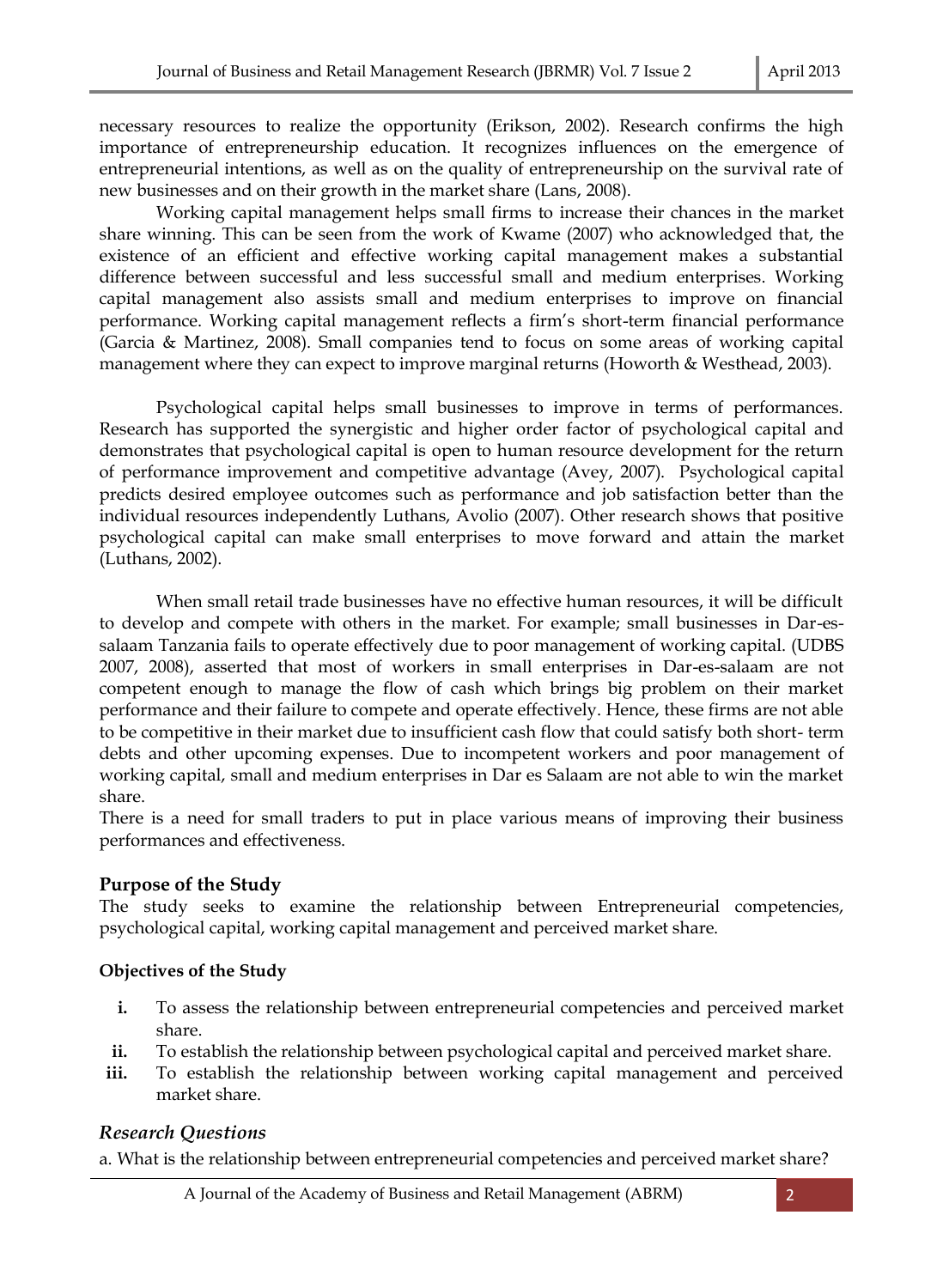**b.** What is the relationship between psychological capital and perceived market share? **c.** What is the relationship between working capital management and perceived market share?

## *Conceptual frame work*

The following Conceptual framework was developed after the review of existing literature to investigate the research questions at hand. The framework shows Entrepreneurial competencies, psychological capital and working capital management practices as the independent variables used to explain perceived market share as the dependent variable. In order to facilitate the study, the researcher developed a conceptual Frame work drawn from the works done by different scholars; Entrepreneurial competencies as stated by (Lans, 2008) that could lead to perceived market share. For the purpose of this research, working capital management was determined in respect to inventory management, receivables management payables management and cash flow management as described by Kwame, (2007) and Psychological capital was adopted from the work of Luthans &Avey, (2007).

## **Fig 1: Conceptual framework**



**Source:** Lans, 2008., Luthans., 2007 & Kwame 2007

It is conceptualized that entrepreneurial competencies, psychological capital, working capital management influences competitive advantages of small and medium business enterprises.

# *Case Analysis*

As a consequence of the coexistence of formal and informal activities in Tanzania, the small and medium enterprises sector is highly diverse, with structures, problems, growth potential and access to support differing widely between segments (Calcopietro & Massawe, 1999). World over, SME's sector had acquired a significant and pivotal position in the entire development process making significant contribution to the national/global economy, and UNIDO, (2006) observed that, a recent cross country regression revealed a strong correlation between large SME sector and per capita growth of growth domestic product (GDP). SMEs can achieve high growth by focusing on particular product groups, avoiding spreading their marketing activities too widely, and avoiding operating in markets dominated by large firms by choosing carefully the markets in which they operate (Adams & Hall, 1993). It is estimated that SMEs make up more than 90% of all business establishments worldwide (Lin, 1998). In Tanzania, it is estimated that approximately 50% of the industrial output originates from SMEs (United Republic of Tanzania, 2001). The rest of the discussion below is based on the report provided by the Tanzania Chamber of Commerce Industry and Agriculture, 2003: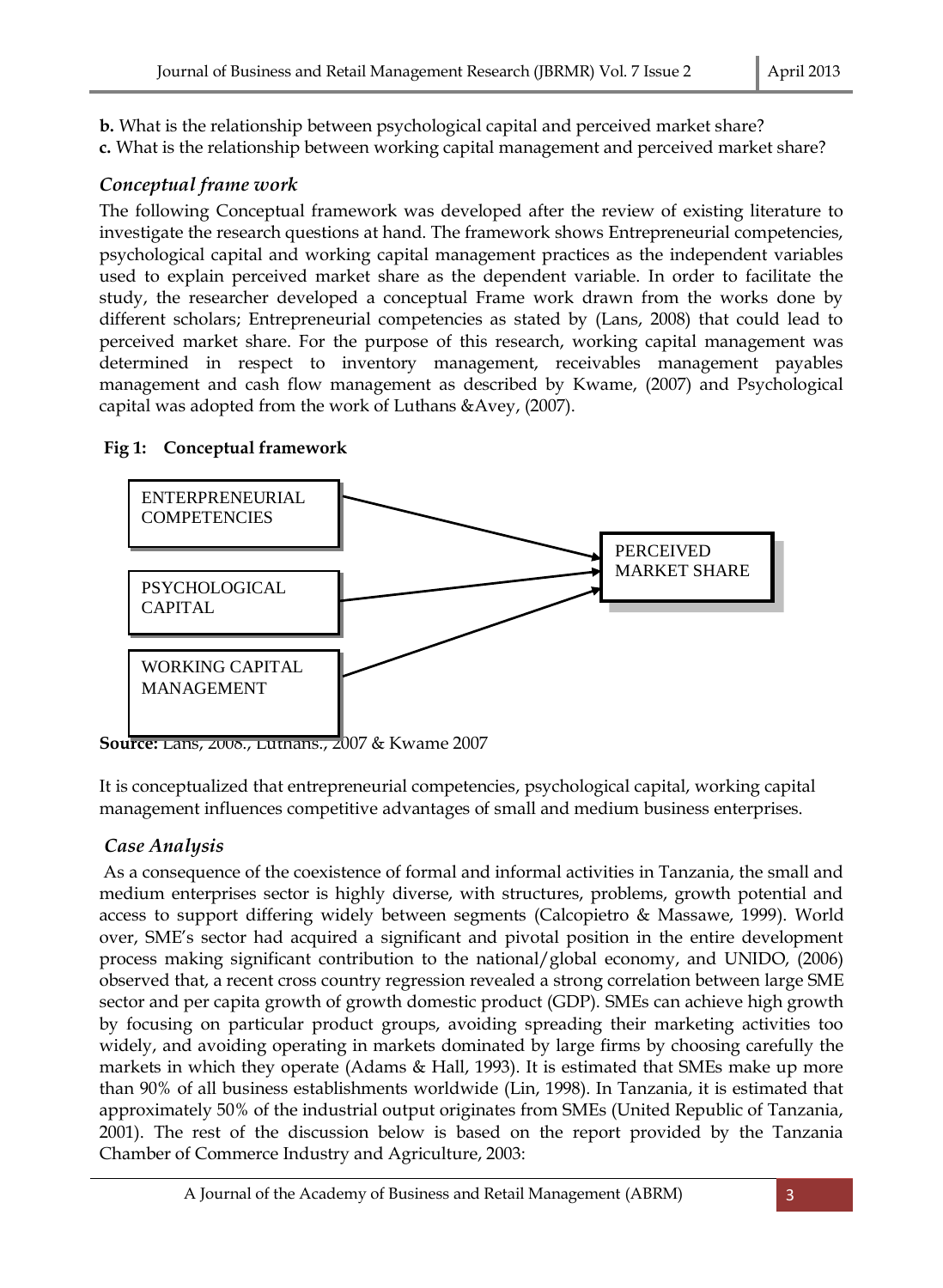# **Literature Review**

## *The relationship between entrepreneurial competencies and perceived market share*

Proper entrepreneurial competences are required to a successful start, operation and ensuring the survival of a new business in the market (Onstenk, 2003). There are some empirical studies that have shown that entrepreneurial competencies not only increase competitive advantages; but also are predicted to influence firm performance (Man, Lau, and Chan, 2002). The concept of competence has a direct relationship with the small enterprise's effectiveness. Caird (1992) stipulate that competences are recognizable, assessable and relevant for practice which can be developed, learned and described on different levels, and it is supposed that there is a strong relationship between competence and organizational effectiveness.

Competence helps the business to grow and compete effectively in the market. Competencies are capacities that exist in a person which lead to behavior that meets the job demands within the parameter of the organization environment and that in turn bring about desired results. This means that there is evidence that indicates that possession of the characteristic precedes and leads to effective and/or superior performance on the job (Boyatizis, 1982).

## **The relationship between psychological capital and perceived market share.**

Psychological capital helps small and medium enterprises to improve on their effectiveness. Research has supported the synergistic and higher order factor of psychological capital and demonstrates that psychological capital is open to human resource development for the return of performance improvement and competitive advantage in the market (Avey and Luthans, 2007).

Psychological capital involves four components namely Self efficacy, optimism, hope and resilience. This can be seen from the work of Lazarus (2003) who specifically identifies selfefficacy, optimism, hope, and resilience as relevant avenues of exploration for enhanced understanding of how humans adapt and cope.

Organizational psychological capital can be regarded as a strength that should be retain and manage in promoting the personal development and performance at personal level and in increasing the leverage, performance, income and competitive advantage at the organizational level (Luthans V.D., 2007 & Wright, 2003).

Organizational psychological capital is the whole of these positive attributes changing and improving with the education or development (Luthans & Youssef, 2007). Thus psychological capital is becoming a positive improvable construct intended to enhance and redirect the organizational and personal performance. Psychological capital may be developed with the short practices during group training ( Luthans, 2006).

According to Larson & Luthans (2006), there is a positive relationship between general psychological Capital and job satisfaction. This is again discussed further that general psychological capital construct is positively related to performance, satisfaction, and commitment (Luthans, 2008).

Avey (2009), also asserts that there is strong and positive relationships between promotion-oriented psychological ownership and employee commitment, job satisfaction and intentions to stay with the organization. The obtained results of this study support all of these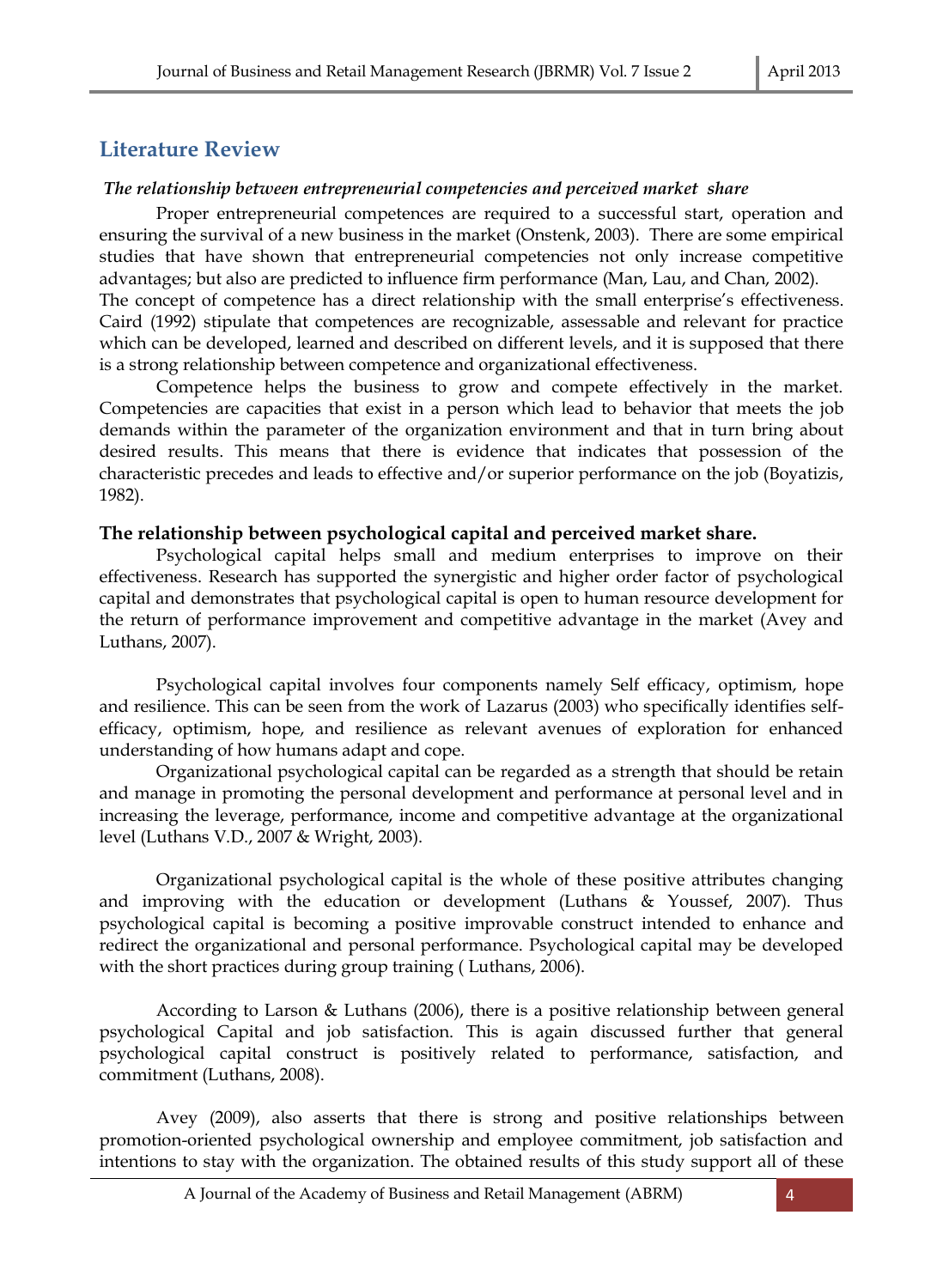findings that hope, optimism and resilience was positively related to organizational commitment and job satisfaction.

In the case of rapidly changing technology, employees resist a new technology, not because of their fear of the technology itself, but because of their lack of confidence in their psychological capacity to successfully use the technology and to perform adequately (Hill et al. 1987).

## *The relationship between working capital management and perceived market share*

Proper working capital helps the performance of any firm. Pandey (1995) argues that the better the management of assets, the larger the amounts of sales, Peel and Wilson(1996) have stressed the efficient management of working capital, and more recently good credit management practice as being pivotal to the health and performance of the small firm sector winning their market competition.

Small and medium enterprises have not developed their financial management practices to any great extent and they conclude that owner managers should be aware of the importance and benefits that can accrue from improved financial management practices.

The pioneer work of (Shin & Soenen, 1998) and the more recent study of (Deloof, 2003) have found a strong significant relationship between the measures of Working capital management and corporate profitability. Their findings suggest that managers can increase profitability by reducing the number of day's accounts receivable and inventories. This is particularly important for small growing firms who need to finance increasing amounts of debtors.

For small and growing businesses, an efficient working capital management is a vital component of success and survival; i.e. both profitability and liquidity (Peel and Wilson, 1996). Working capital management assist SME's to be stable. Smaller company should embrace formal working capital management practices with the hope of minimizing the probability of business failure, as well as to enhance business performance (Wilson, 1996).

While the performance levels of small businesses have traditionally been attributed to general managerial factors such as manufacturing, marketing and operations, working capital management may have a consequent impact on small business survival and growth (Kargar and Blumenthal, 1994).

## **Summary of results**

## *Bivariate Correlation Test*

Bivariate correlation test was used to find out the relationships between the objectives of the study. Results are interpreted under the subsections that follow, guided by the objectives.

#### **Table 8: Bivariate Correlation Test**

| <b>Entrepreneurial competences</b> [1] |  |  |
|----------------------------------------|--|--|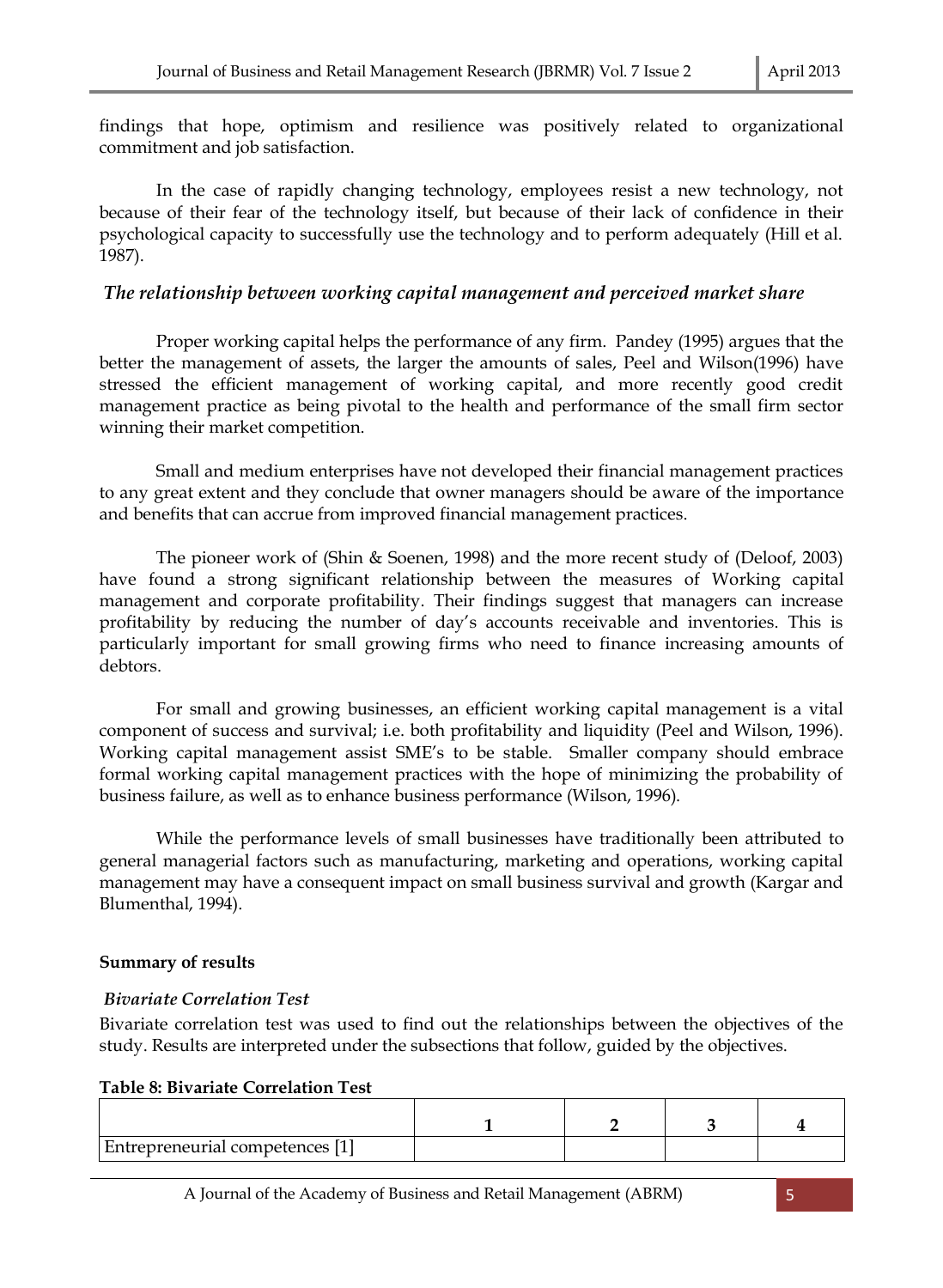| <b>Psychological capital</b> [2] | $.647**$ | 1.000    |       |       |
|----------------------------------|----------|----------|-------|-------|
| Working capital management [3]   | $.581**$ | $.486**$ | 000.1 |       |
| Perceived market share [4]       | .204**   | .098     | .079  | 1.000 |

\*\*. Correlation is significant at the 0.01 level (2-tailed).

## **Entrepreneurial competencies and perceived market share**

The results from the table showed a positive and significant relationship between entrepreneurial competencies and perceived market share ( $r = 0.204**$ ,  $p \le 0.01$ ). This implies that a change in entrepreneurial competencies is associated with positive change perceived market share indicating that as entrepreneurial competencies increase, then perceived market share also increases.

## **Psychological capital and perceived market share**

There was no significant relationship between psychological capital and perceived market share ( $r = .098$ ,  $p = .110$ ). This implies that the workers hope, confidence, resilience and optimism is not associated with perceived market share.

## **Working capital and perceived market share**

Working capital management and perceived market share did not show any significant relationship ( $r = 0.79$ ,  $p = 0.198$ ). This showed that working capital management is not associated with perceived market share.

|                                                                 |                       | Unstandardized<br>Coefficients |           | Standardized<br>Coefficients |         |      |  |  |
|-----------------------------------------------------------------|-----------------------|--------------------------------|-----------|------------------------------|---------|------|--|--|
| Model                                                           |                       | B                              | <b>SE</b> | <b>Beta</b>                  | т       | Sig. |  |  |
|                                                                 | (Constant)            | 3.146                          | .505      |                              | 6.232   | .000 |  |  |
|                                                                 | Entrepreneurial       | .404                           | .133      | .264                         | 3.040   | .003 |  |  |
|                                                                 | competences           |                                |           |                              |         |      |  |  |
|                                                                 | Psychological capital | $-.086$                        | .146      | $-.047$                      | $-.587$ | .557 |  |  |
|                                                                 | Working capital       | $-.076$                        | .114      | $-.051$                      | $-.668$ | .505 |  |  |
|                                                                 | management            |                                |           |                              |         |      |  |  |
| A. Dependent Variable: Perceived market share                   |                       |                                |           |                              |         |      |  |  |
| $R2 = .045$ , Adjusted $R2 = .034$ , F= 4.075, Sig = .007<br>В. |                       |                                |           |                              |         |      |  |  |

## **Table 9:Regression analysis**

## **Source: Primary data**

From the findings, entrepreneurial competencies predicted 26% of the variance in perceived market share. There was a significant relationship between perceived market share and entrepreneurial competencies (sig. = .003).

The findings indicated that, the adjusted R value is  $34\%$  (that is, Adjusted R value = .034). This implies that 3.4% of the variance in perceived market share can be attributed to entrepreneurial competencies, psychological capital and working capital management. A combination of these independent variables appear as statistically significant predictors of perceived market share (Sig. = .007). However, it should be noted that entrepreneurial competencies can independently predict perceived market share.

## **Discussions and conclusions**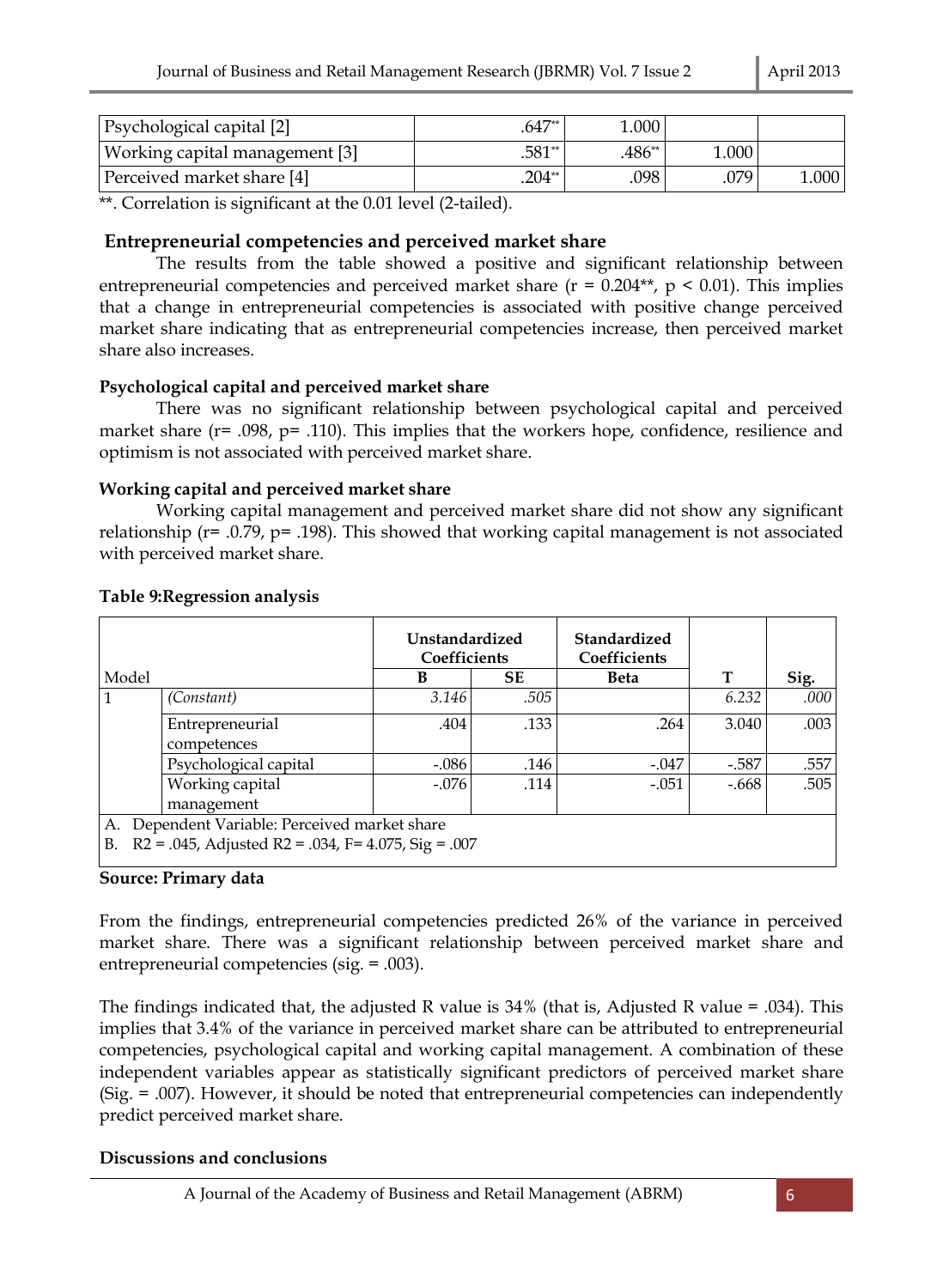## **Examining the relationship that exists between the study variables.**

This section interprets and discusses findings in relation to the three research questions

## **Relationship between entrepreneurial competencies and perceived market share.**

Results in table 8 indicate a significant positive relationship between entrepreneurial competencies and perceived market share (.20\*\*). Small enterprises are likely to succeed when they embrace entrepreneurial competencies.

This is in agreement with some empirical studies that have shown that entrepreneurial competencies do not only increase competitive advantages, they are predicted to influence firm performances within the market (Man, Lau, and Chan, 2002; Ahmad, 2007; Ahmad et al., 2010).

With regards to the resource based view, SMEs are suggested to place emphasis on developing and utilizing competencies because these are important intangible assets that are able to increase superior performance (Reed & Defilippi 1990), to create barriers to replications (Hamel & Prahalad 1994, & Wickham 2006), and to develop and sustain competitive advantage in the market (Zaugg & Thom 2003).

The entrepreneur has a responsibility to utilize required resources for creating value (Vesper 1980), and has an ability to foresee and evaluate business opportunities, to gather the necessary resources in order to take advantage of them, to create and build value from nonvalue resources, and to initiate appropriate action to ensure success in the competitive market (Meredith et al. 1982, & Timmons, 1989).

As a result, small and medium enterprises require individual who has efficient entrepreneurial competencies for enhancing and sustaining organizational competitive advantage (Zaugg & Thom 2003). Entrepreneurial competencies for the study are combinations of knowledge and skills which are considered as key contributions for great performance in the market (Bosma et al. 2012, & Hayton & Kelly 2006).

## **Relationship between psychological capital and perceived market share**

The results indicated that there is no significant relationship between psychological capital and perceived market share (.098). This implies that in the context of this study, psychological capital has no bearing on perceived market share.

## **Relationship between working capital management and perceived market share.**

The results indicated that there is no significant relationship between working capital management and perceived market share (.079). This implies that in the context of this study, working capital management has no bearing with perceived market share.

## *Conclusions.*

The study established that entrepreneurs who had entrepreneurial competencies were very likely to succeed in their markets. This implies that for entrepreneurs to succeed in their market, they should undergo training on business skills. More so the results from table 8 showed that entrepreneurial competencies have positive relationship with psychological capital and working capital management. This implies that entrepreneurial competencies should be improved to enable among others, the proper management of working capital of SME's in Dar es Salaam.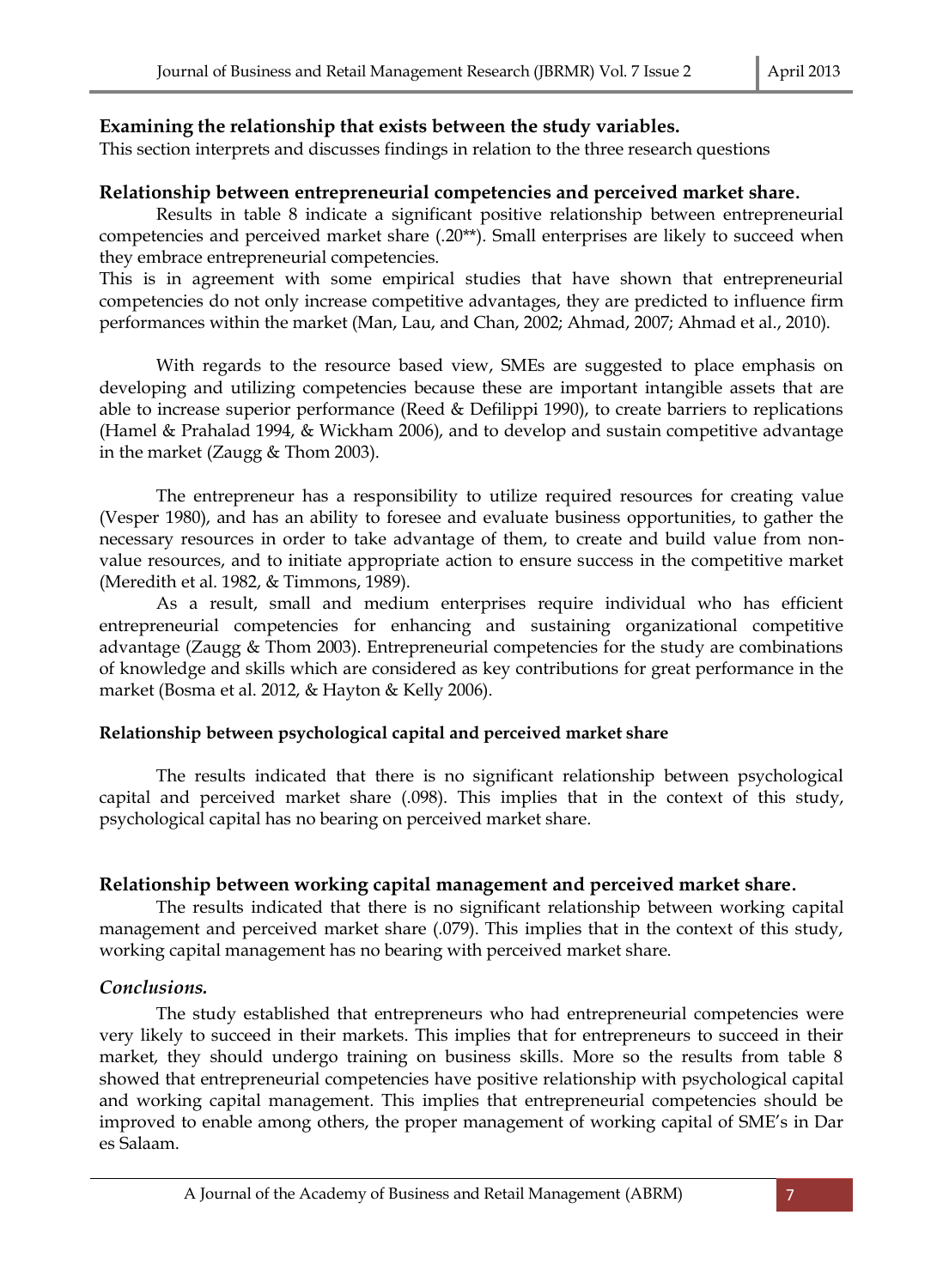The relationships between psychological capital and perceived market share have not shown any relationship to entrepreneurs in Dar es Salaam. This implies that in the context of this study, psychological capital has no bearing on perceived market share.

The relationships between working capital management and perceived market share have not shown any relationship among entrepreneurs in Dar es Salaam. This implies that in the context of this study, psychological capital has no bearing on perceived market share.

# **Research limitations and direction for further research**

#### **Limitations**

The researcher anticipated a problem of minimal or lack of response from some of the traders. Some took too long to fill the questionnaires and others not fill them at all. Due to language problem in the part of respondents, the researcher with the help of Google translator, decided to change the questionnaires in to Swahili language. Despite these limitations, the researcher believes that the findings of this study were useful in filling the knowledge gap that the study set out to fill.

#### *Areas for Further Research*

Areas recommended for further research are:

This study did not show any significant relationships between psychological capital, working capital and perceived market share. The same study should be carried out among SME's in other regions in Tanzania to find out the reality since there is a significance relationship between psychological capital, working capital management and perceived market share contrary to previous studies.

#### **References**

- Adams, G. & Hall, G. (1993). Influences on Growth of SMEs: An International Comparison. *Entrepreneurship and Regional Development*, 5, 73–84.
- Adams,V.H., Snyder, C.R., Rand, K.L., King, E.A., Sigman, D.R., & Pulvers, K.M. (2002). Hope in the workplace, In Gicolone R, Jurkiewing C (Eds), *Workplace spirituality And organization performance, Newyork, Sharpe.*
- Avey, J.B., B.J., Avolio, C.D., Crossley and F., Luthans, 2009. "Psychological Ownership: Theoretical Extensions, Measurement and Relation to Work Outcomes", Journal Of *Organizational Behavior* 30, pp. 173–191.
- Avey, J.B., Patera, J.L., & West, B.J. (2007). The implications of positive psychological capital on employee absenteeism. *Journal of Leadership and Organizational Studies,* 42-60.
- Bandura, A. (1998). Personal and collective efficacy in human adaptation and change. In Adair JG,Belanger D, Dion KL (Eds.), *Advances in psychological science, Vol. 1: Personal, social and cultural aspects* (pp. 51–71). Hove, UK: Psychology Press.
- Bandura, A., 1997. *Self-efficacy: the Exercise of Control*, New York: W.H. Freeman.
- Berryman, J. 1983. "Small Business Failure and Bankruptcy: A survey of the Literature", *European Small Business Journal*, 1(4), pp47-59.
- Bird, B 1995. Toward a Theory of Entrepreneurial Competency". In J. A. a. B. in Katz, R.H.( Eds), *Advances in Entrepreneurship, Firm Emergence, And Growth*, vol. 2,. 51-72, Greenwich, CT: JAI Press.
- Bird, B. (1988). Implementing Entrepreneurial Ideas: The Case for Intention, *Academy of Management Review,* 13, 442-453*.*
- Bird, B. (2002). Learning Entrepreneurship Competencies: The self- Directed Learning Approach, *International Journal of Entrepreneurship Education*, 1, 203-227.

A Journal of the Academy of Business and Retail Management (ABRM) 8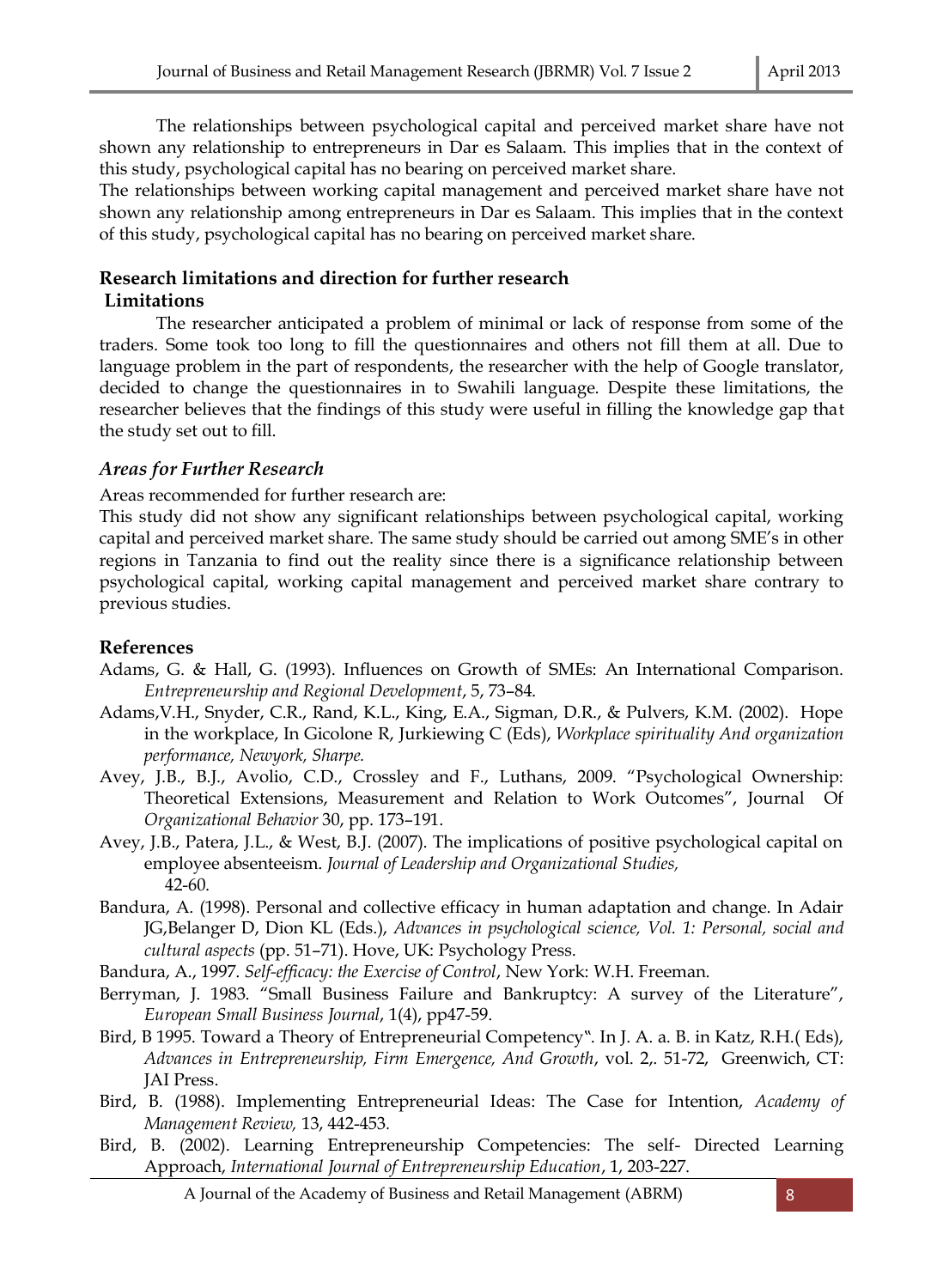- Bonanno, G.A., 2005. "Resilience in the Face of Potential Trauma", *Current Directions in Psychological Science* 14 (3), pp. 135-138.
- Bosma, N., Wennekers, S. & Amoros, J.E., 2012. *Global Entrepreneurial Employee Across the Globe, 2011 Extended Report: Entrepreneurs and Entrepreneurial Employees across the Globe*. GERA.
- Boyatzis, R.E. (1982). The Competent Manager: A Model for Effective Performance. New York: Wiley.
- Caird, S. (1992). Problems with the identification of enterprise competences and the implications for assessment and development. Management Education and Development 6-17.
- Calcopietro CM, Massawe D (1999). Tanzania small and medium scale enterprise policy Proposals. Tanzanian Government In Collaboration With United Nations Industrial Development Organisation (UNIDO), Dar Es Salaam, Tanzania.
- Chandlar G.N. & Jansen E. (1992). The Founders Self- assessed Competence and Venture Perfomance, *Journal of Business venturing*, 7, 223-236.
- Chandler, G., & Hanks, S. (1994). Founder Competence, the Environmnet, and Venture Performance. *Entrepreneurship Theory & Practice, 18*(3), 77-89.
- Chiou, Jeng-Ren, Li Cheng and Han-Wen Wu, 2006. "The determinants of working capital Management," Journal of American Academy of Business, Cambridge. Vol.10, Iss.1, Hollywood. pp.149-55.
- Chittenden, F., Poutziouris, P., Michaelas, N. 1998. "Financial Management and Working Capital Practices in UK SMEs", Manchester, Manchester Business School.
- Cunningham, B., & Lischeron, J. (1991). Defining entrepreneurship. *Journal of small Business Management, 29 (1), 45-61.*
- De Chazal Du Mee. 1998. "Research Study on Small and Medium Enterprises", Final Report.
- Deloof, M. (2003). Does Working Capital Management Affect Profitability of Belgian Firms? Journal of Business, Finance and accounting, 573-587.
- Dickerson, Campey Bringham (1985) introduction to financial management, fourth edition European Industrial Training, 7,5.
- Emery, G. W. (1984). Measuring short-term liquidity. Journal of Cash Management.
- Ericsson, K., Charness, N., Feltovich, P., & Hoffman, R. (2006). *The Cambridge handbook of expertise and expert performance*. Cambridge: Cambridge University Press.
- Erikson, T. 2003. Towards taxonomy of entrepreneurial learning experience among potential Entrepreneurs. *Journal of Small Business and Enterprise Development* 10 (1): 106– 12.

European Commission. 2002. Final report of expert group 'Best Procedure' project on

education and training for entrepreneurship. European Commission, Enterprise Directorate-General, 2008. Entrepreneurship in higher education, especially in non-

business studies: Final Report of the expert group. European Commission, Enterprise and Industry Directorate-General.

- Fredrickson B.L, Joiner T. (2002). Positive emotions trigger upward spirals toward Emotional wellbeing. *Psychological Science, 13*, 172–175.
- Gamble, (2004). Counting the benefits of working capital management.
- Garcia –Teruel, Pedro Juan and Pedro Martinez –Solano (2007)." Effect of working capital management on SME profitability*", International Journal of Managerial finances* 3: 3:2 ,pp.
- Gibb, 2005, "The Entrepreneur as the Core Competence of the Firm: Implications for Management Educators. *Entrepreneurship, Innovation and Small Business Network,*  Vol. 2, pp.2.
- Gibb, A. (1990). Training the trainers of small business. Journal of European Industrial Training, 14, 17-25.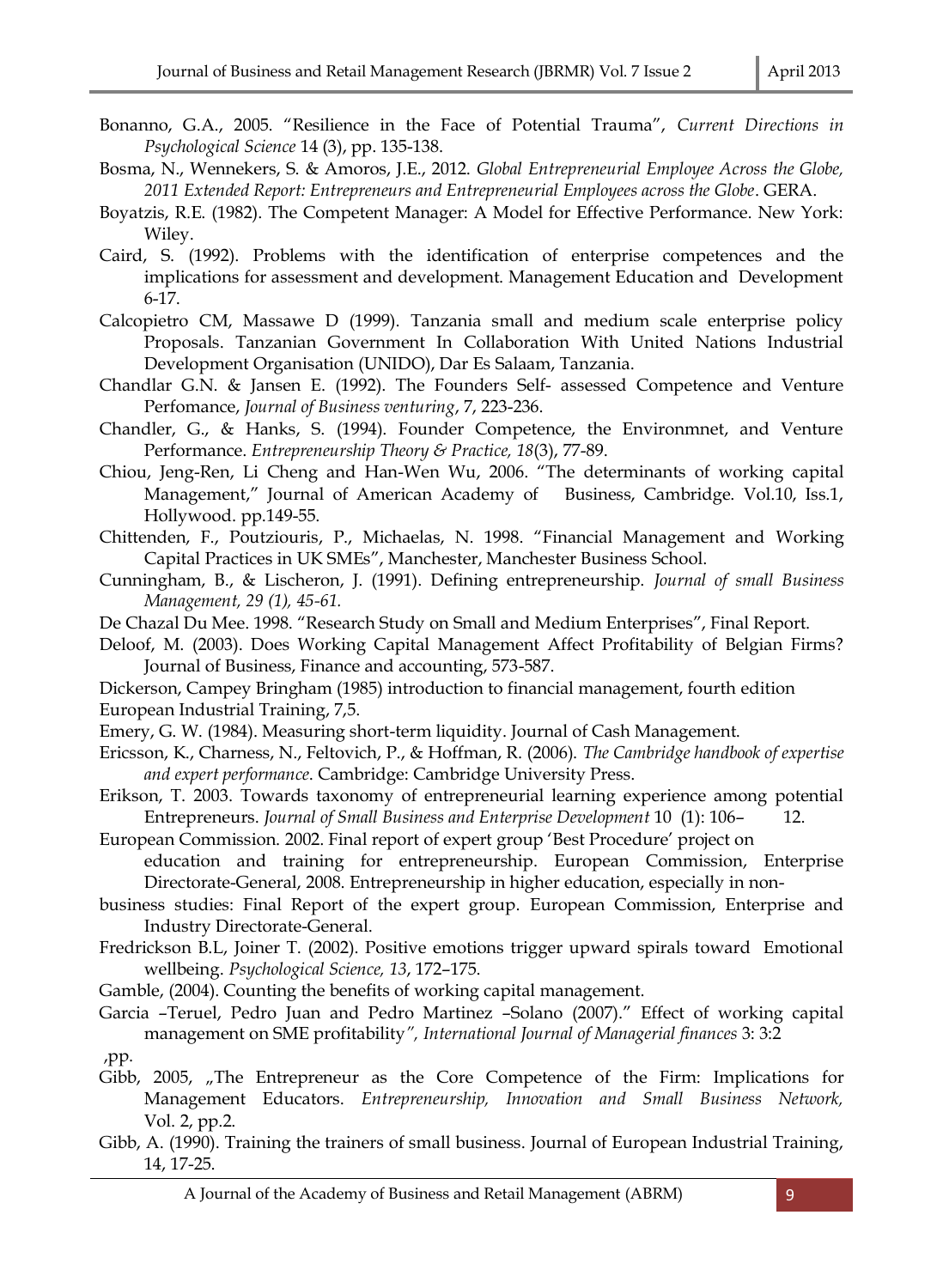- Grablowsky, B. J. (1984). Financial Management of Inventory. Journal of Small Business Management, 22, 59-65.
- Gustafsson, V. (2006). *Entrepreneurial decision-making: individuals, tasks and cognitions*. Cheltenham, UK: Edward Elgar.
- Hamel, G. and Heene, A. (Ed.) (1994), Competencies-Based competition. New York: John Wiley.
- Hamel, G. & Prahalad, C.K. 1994. *Competing for the Future*. Harvard Business School Press.
- Hayton, J.C. & Kelly, D.J. 2006. "A Competency-Based Framework for Promoting Corporate Entrepreneurship". *Human resource Management*. Fall 2006. 45(3). pp.407-427.
- Herrington M, Wood E (2003). *Global entrepreneurship monitor, South African report Available on htto://www.gbs.nct.ac.za, accessed on 20th October 2010.*
- *Hollensen, S. (1998). Global Marketing: a market-responsive approach. Hertfordshire: Prentice Hall.*
- Hill, T., Smith, N. D. and Mann, M. F. (1987). 'Role of efficacy expectations in predicting the decision to use advanced technologies'. *Journal of Applied Psychology*, **72**, 307–14.
- Hood, J. N. & Younng, J. E. (1993). Entrepreneurship's Requisite Areas of Development: a Survey of Top Executives in Successeful Entrepreneuirial Firms, Journal of Business Venturing, 8, 115-135.
- Horne, J. & Orr, J. (1998). 'Assessing behaviors that create resilient organizations'.*Employment Relations Today*, **24**, 4, 29–39.
- Howorth C., P.Westhead. (2003). "The focus of working capital management in UK small firms". *Management accounting research* 14, pp97-111, Black well publishing.
- Kagar J. & Blumenthal, R.A.(1994)."Leverage impact of working capital in small business", *TMA Journal*, Vol. 14, No. 6, pp 46.
- Kaplan, R.S. (1992). *Measures that drive performance*, Havard Business.
- Kiggundu, M.N. (2002).Entrepreneurs and entrepreneurship in Africa: What is known and what needs to be done. *Journal Developmental Entrepreneurship*, 7(3), 239-258.
- Kloot, L (1999). "Performance measures in SMEs". *The international journal of Management, Vol.12.*
- Kwame, B. Agyeyi-Mensah. (2007). *Working capital management practices of small firms in the Asante region of Ghana* retrieved from http://ssrn.com on 21th October 2010.
- Lans, T. W., H., Hulsink, H., Baert, and M. Mulder. 2008. Entrepreneurship education and training in the small business context: Insights from the competence-based approach. *Journal of Enterprising Culture* 16 (4): 363–83.
- Larson, M,. & Luthans, F. 2006. "The Potential Added Value of Psychological Capital in Predicting Work Attitudes", *Journal of Leadership and Organization Studies* 13, pp. 44–61.
- Lin, C.Y. (1998) Success Factors of Small-and- Medium-Sized Enterprises in Taiwan: An Analysis Of Cases. *Journal of Small Business Management*, 36(4), 43–65.
- Lazarus, R.S. (2003). Does the positive psychology movement have legs? *Psychological Inquiry, 14*, 93-109.
- Luthans, F.& Jensen S.M. (2002). Hope: A new positive strength for human resource development. *Human Resource Development Review, 1*, 304–322.
- Luthans, F. (2002). Positive organizational behavior: Developing and managing psychological strengths. *Academy of Management Executive*, *16*, 57-72.
- Luthans, F., Avolio, B., Avey, J. B., & Norman, S. M. (2007). Psychological capital:Measurement and relationship with performance and job satisfaction. Personnel Psychology, 541-572.
- Luthans, F., J.B., Avey, B.J., Avolio, S.M., Norman and G.M., Combs, 2006. "Psychological Capital Development: Toward a Micro-intervention", *Journal of Organizational Behavior* 27, pp. 387–393.
- Luthans, F., S.M., Norman, B.J., Avolio and J.B., Avey, 2008. "The Mediating Role of Psychological Capital in the Supportive Organizational Climate Employee Performance Relationship",*Journal of Organizational Behavior* 29, pp. 219–238.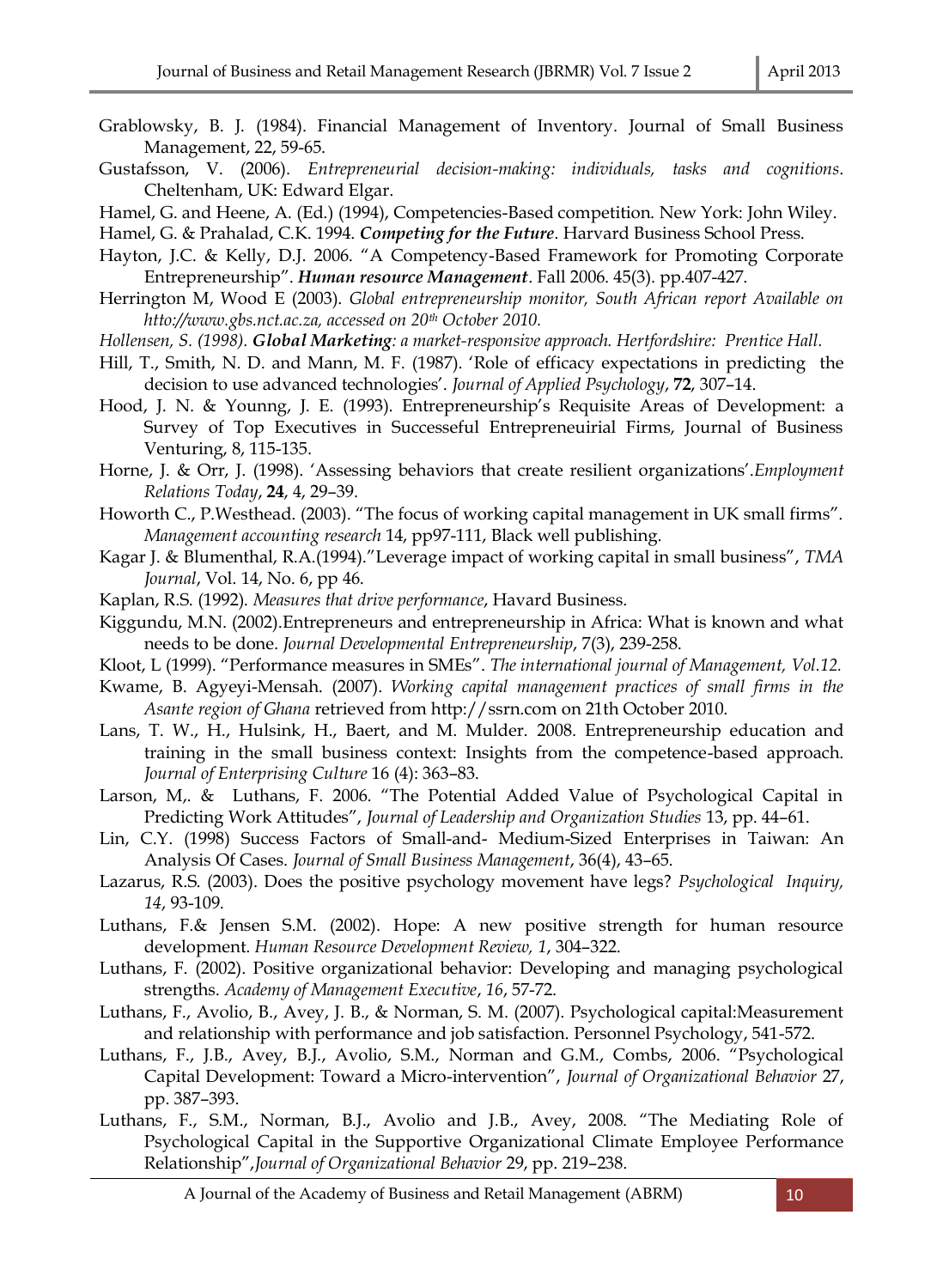- Luthans, F. & Youssef, C. M. (2004). 'Human, social, and now positive psychological Capital Management: Investing in people for competitive advantage'. *Organizational Dynamics*, **33**, 143–60.
- Macdonald, S., Assimakopoulos, D. and Anderson, P. (2007), "Education and training for Innovation in SMEs: a tale of exploitation", *International Small Business Journal, Vol.25 No.1, pp. 77-95.*
- Maddi, S. R. (1987). Hardiness training at Illinois Bell Telephone. In P. Opatz (Ed.), Health Promotion evaluation (pp. 101–115). Stevens Point, WI: National Wellness Institute.
- Man, T. W. Y., Lau, T. and Chan, K. F. (2002). The competitiveness of small and medium Enterprises - A conceptualization with focus on entrepreneurial competences. Journal Of Business Venturing, 123-142.
- Marcus, H., & Nurius, P. (1986). Possible selves.American Psychologist, 41, 954-969.Masten, A.S., Reed MGJ. (2002). Resilience in development. In Snyder, C.R, Lopez & S.J(Eds.), *Handbook of positive psychology* (74–88). Oxford, UK: Oxford University Press.
- Meyer, J.P. and N.J. Allen, 1991. "A Three-component Conceptualization of Organizational Commitment: Some Methodological Considerations", *Human Resource Management Review*  1, pp. 61-98.
- Meredith, G.G., Nelson, R.E. & Neck, P.A. 1982. *The Practice of Entrepreneurship* Geneva: International Labour Office.
- Nadiri, M. I. (1969). The determinants of Trade Credit in the U.S. Total Manufacturing Sector. Econometrica, 408-423.
- Narasimham,M,S., and Murty, l.,S.(2001). "Emerging manufacturing industry, a financial persectives.
- O'mara,C (1995)." Performance measurement and strategic change" *Strategic management journal*, Vol 8. No 3, pp7
- Onstenk, J. (2003). Entrepreneurship and education. European Educational Research Journal, 2 (1), 74-89.
- Ouyang, L. Y., Teng, J. T., Chuang, K. W., & Chuang, B. R. (2005). Optimal inventory policy with non instantaneous receipt under trade credit. International Journal of Production Economics, 290-300.
- Peel, M. J., Wilson, N., & Howorth, C. (2000). Late Payment and Credit Management in the Small Firm Sector: Some Empirical Evidence. International Small Business Journal,17-37.
- Peel, M.J and Wilson, N (1996). "Working capital and financial management practices in the small firms sector", *International Small Business Journal,* Vol 14, no 2, pp52.
- Peterson, C. (2000). The future of optimism. *American Psychologist, 55*, 44–55.
- Poutziouris Panikkos Dr., michaelas nicos. Dr., & soufani khaled Dr. (1998) financial management of trade credits in small medium sized businesses *Practice and and Education*, Vol 8 No 2, pp. 37-45.
- Read, S., & Sarasvathy, S. (2005). Knowing what to do and doing what you know: effectuation as a Form of entrepreneurial expertise. *The Journal of Private Equity, 9*(1), 45-62.
- Reed, R., & Defillippi, R. 1990. "Causal Ambiguity, Barriers to Imitation, an Sustainable Competitive Advantage". *Academy of Management Review*. 15 (1). pp.88-102.
- Richardson, G.E. (2002). The metatheory of resilience and resiliency. *Journal of Clinical Psychology, 58*, 307–321.
- Saccurato, F. 1994. "The Study of Working Capital", *Business Credit*, January, pp. 36-37.
- Sarasvathy, S. (2001). Causation and effectuation: Toward a theoretical shift from economic inevitability to entrepreneurial contingency. *Academy of Management Review, 26*, 243-263.
- Sarasvathy, S. (2008). *Effectuation. Elements of Entrepreneurial Expertise.* Cheltenham, UK: Edward Elgar.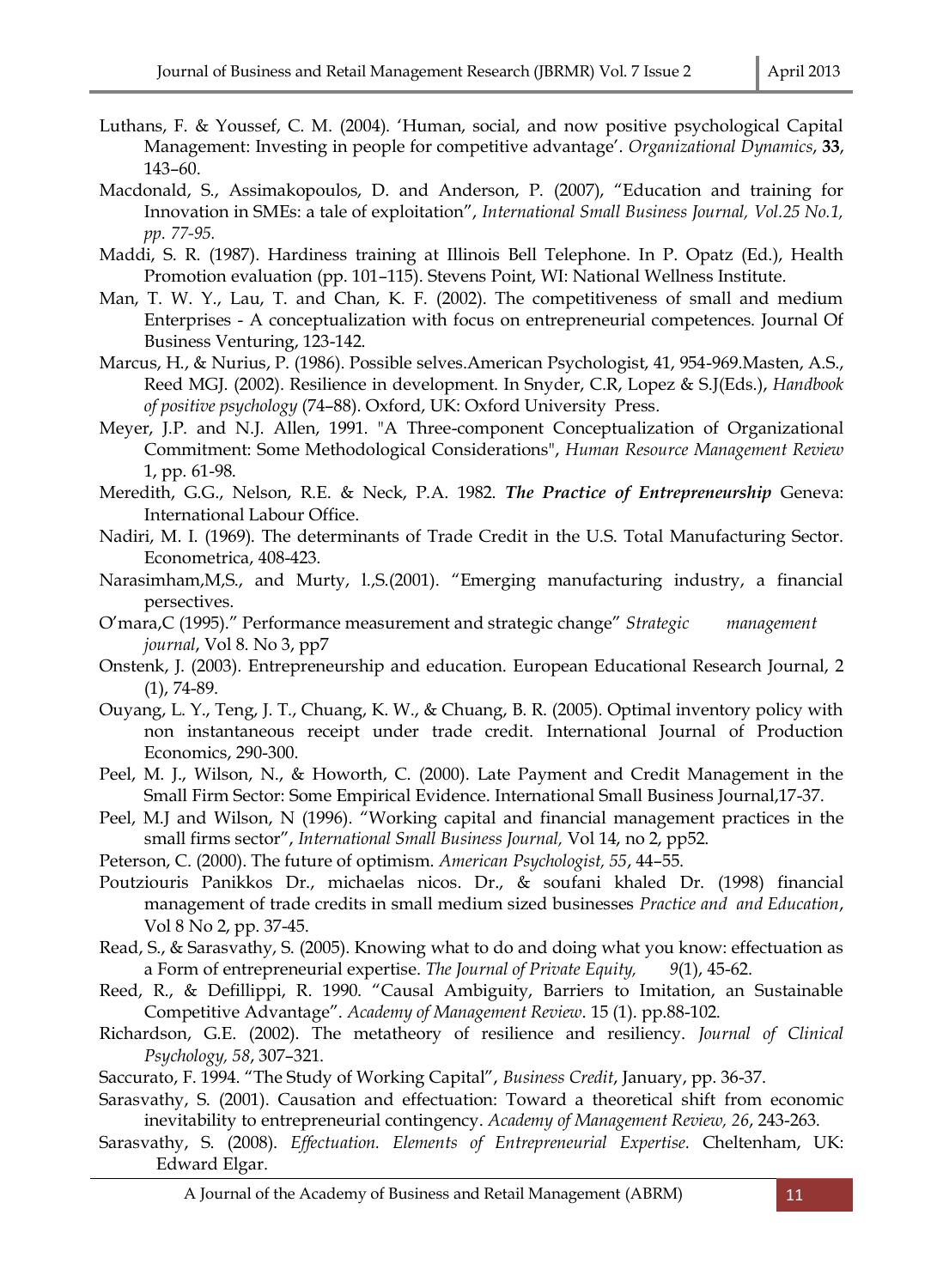- Scheier, M. F. & Carver, C. S. (1985.) 'Optimism, coping, and health: Assessment and implication of generalized outcome expectancies'. *Health Psychology*, **4**, 219–47.
- Schneider, S.I. (2001). In search of realistic optimism. *American Psychologist, 56*, 250–263.
- Schulman, P. (1999). 'Applying learned optimism to increase sales productivity'. *Journal of Personal Selling and Sales Management*, **19**, 31–37.
- Scott, W.R. & Meyer, J.W. (1991), "The rise of training programs in firms and agencies. An institutional perspective", pp. 297-326, JAI Press, Greenwich, CT, Vol. 13.
- Seligman, MEP. (1998). *Learned optimism*. New York: Pocket Books.
- Shane, S., & Venkataraman, S. (2000). The promise of entrepreneurship as a field of research. *Academy of Management Review, 25*(1), 217-226.
- Sheldon, K., King L. (2001). Why positive psychology is necessary. *American Psychologist, 56*(3), 216–217.
- Snyder, C.R., Irving, L., & Anderson J. (1991). Hope and health: Measuring the will and the Ways. In Snyder CR, Forsyth DR (Eds.), *Handbook of social and clinical psychology* (pp. 285– 305). Elmsford, NY: Pergamon.
- Snyder, C.R. (2000). *Handbook of hope*. San Diego: Academic Press.
- Stajkovic AD, Luthans F. (1998b). Social cognitive theory and self-self efficacy: Going beyond traditional motivational and behavioral approaches. *Organizational Dynamics, 26*, 62–74.
- Stoof, A. (2005). Tools for the Identification and Description of Competencies, *Thesis Dissertation,*  Open University of Nederland.
- Strischek, D., 2001. "A banker's perspective on working capital and cash flow management," Strategic Finance, Vol.83, Iss.4, Montvale. pp.38-45.
- Tugade, M. M., & Fredrickson, B. L. (2004). Resilient individuals use positive emotions to bounce back from negative emotional experiences. Journal of Personality and Social Psychology, 86(2), 320–333.
- Tugade, M.M., Fredrickson, B.L, Barrett, L.F. (2004). Psychological resilience and positive emotional granularity. *Journal of Personality, 72*, 1161–1190.
- UDBS, (2007). The use of accounting information in decision making of SME's. The case of Dares-salaam Region.
- UNIDO (2006). Productivity Enhancement and Equitable Development: Challenges for smes Development. Combating Marginalisation and Poverty. Through Industrial Development (COMPID), Vienna, Austria.
- United Republic of Tanzania (2003). Small and Medium Enterprises (SMEs) Policy. Government Printers, Tanzania.
- United Republic of Tanzania (URT) (2001) *Draft: Small and Medium Enterprise Development Policy 2002–2012*. Ministry of Industry and Trade, Dar es Salaam.
- Vesper, K. 1980. *New Venture Strategies*. NJ: Prentice Hall.
- Walker, E., & Petty, W. 1978. "Financial Differences between Large and Small Firms", *Financial Management*, Winter, 61-68.
- Walker, D. (1989). Financing the small firm. Small Business Economics, 1, 285-296.
- Wright, T.A., 2003. "Positive Organizational Behavior: An Idea Who's Time Has Truly Come", *Journal of Organizational Behavior* 24, pp. 437–442.
- Youssef, C. M., & Luthans, F. (2007). Positive organizational behavior in the workplace: TheImpact of hope, optimism, and resilience. Journal of Management, 33(5), 774–800.
- Youssef, C.M. (2007). Emerging positive organizational behavior. *Journal of Management, 33*, 321–349.